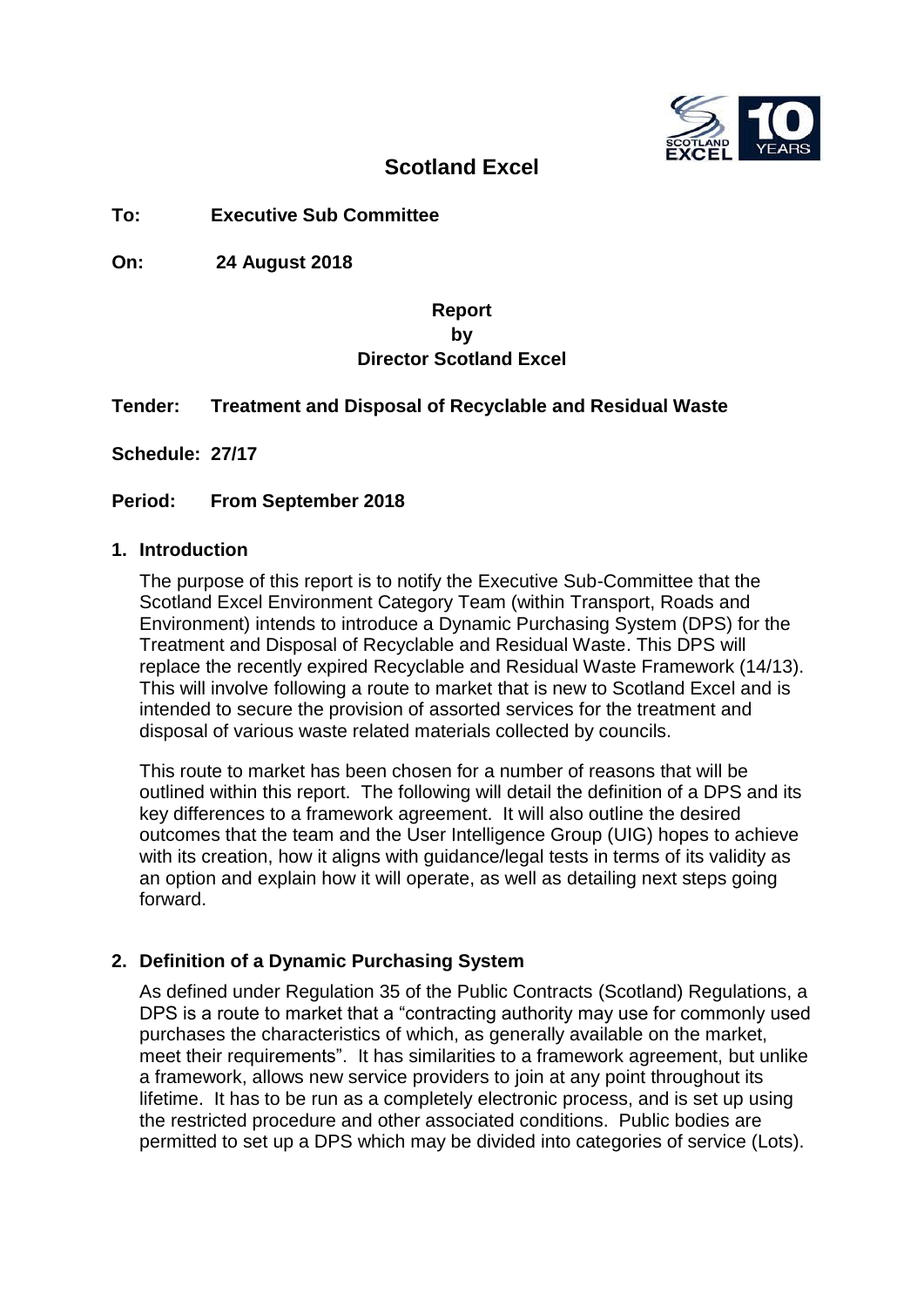Although available for some time, traditionally, DPS's were largely considered non-user friendly due to the perceived cumbersome nature of award procedures. In recent years however, as part of the EU's review of procurement rules taken forward into Scottish Government's Regulations of 2015, the associated processes have been reviewed and changes implemented at a European Union (EU) level that has seen its use and popularity increase.

Traditionally the DPS route to market has generally lent itself well to service areas such as the provision of taxis and/or school buses for example. However, the breadth and scope of services it has been used to deliver has evolved, as evidenced by the DPSs issued by organisations including local authorities, the Scottish Government, Crown Commercial Services, HM Revenue and Customs and the NHS National Services Scotland, covering services ranging from recruitment, health specialists and trade contractors to fleet purchase, maintenance and repair. Importantly there are also a number of examples of the DPS route to market being utilised at the level of a council or small group of councils for waste treatment services, including examples of material types that are likely to be included as part of scope within this solution.

This DPS will be seeking legally compliant service providers, capable of delivering the treatment of material(s), whilst allowing for a small level of tailoring for operational requirements at an individual council level.

#### **3. Market Background**

The waste material sector and associated issues have been well documented recently, even out-with the industry itself. Stringent targets have been set by the EU and the Scottish Government has set itself ambitious targets of its own, as detailed via its strategy "Making Things Last – A Circular Economy Strategy for Scotland", aimed at generating remanufacturing and creating opportunities linked to the strive for a circular economy.

It should also be noted that the market for waste materials has been negatively impacted by recent policy changes implemented by China, which on a global level, had been the main outlet for much of the world's waste material. So far during 2018, China has implemented ever increasingly strict criteria on what they are willing to allow to be exported to their country by businesses from across the world, including the UK. This has raised serious concern about the longer-term sustainability of available outlets for material and therefore demand within the UK for the types of material collected by councils.

At a more localised level, Scotland's ban on biodegradable municipal waste going to landfill comes into effect from 1<sup>st</sup> January 2021. In addition, more than twothirds of councils have signed up to the "Household Recycling Charter" and associated Code of Practice, developed jointly by the Scottish Government and COSLA that aims to bring more consistency to recycling collections. These and any future interventions that may follow, will have an impact on the content and volume of material collected by councils in Scotland, which in turn could influence the type of treatment(s) the material requires.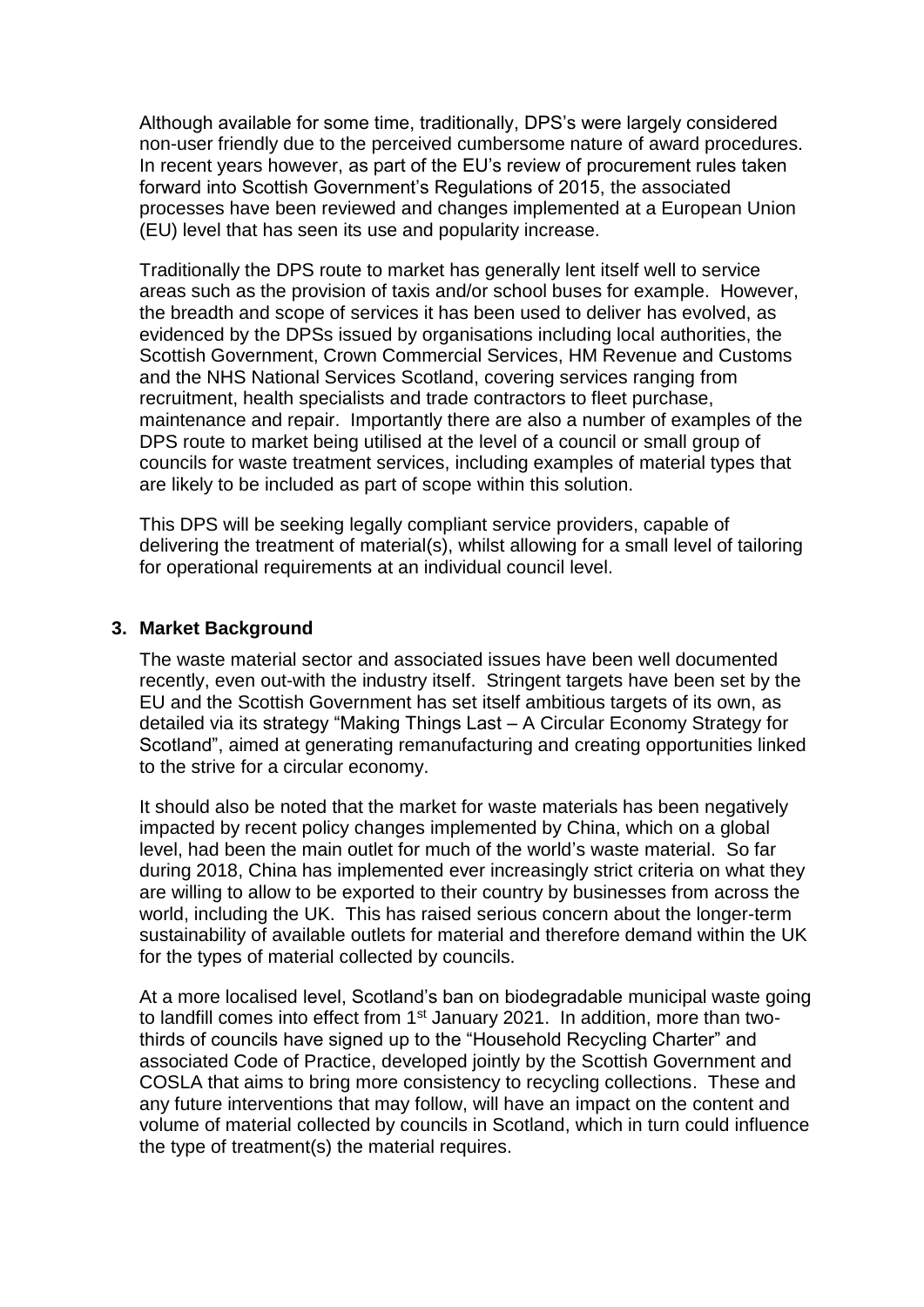Considering these factors and the market overall, councils require a simple method to contract award for treatment (and disposal) services from appropriately qualified contractors, assured of regulatory compliance and ideally, with as much choice as possible in terms of capacity to contract. It is our view that a DPS is more likely to satisfy this need than the traditional framework model.

## **4. Desired Outcomes**

A matrix of desired outcomes and the likelihood of achieving each under the framework model versus the DPS can be found in Appendix 1, at the end of this report. These can be summarised as follows:

- To allow new entrants to offer services throughout the lifetime of the arrangement, on a lot by lot basis, and thereby not "lock-out" new service providers who can meet the regulatory requirements and potentially offer better value to councils.
- To allow additional offers to be included throughout the lifetime of the arrangement, such as new treatment facilities that come on line as well as on Lots to which they may not have originally offered.
- To maximise treatment capacity throughout the lifetime of the arrangement.
- To encourage offers that are representative of a council's quality of material, reflective of market conditions of the day, safeguarding service and reducing risk of contract frustration.
- To safeguard and encourage a high level of council participation in terms of looking to Scotland Excel for its service solutions.

#### **5. Procurement Guidance**

The Scottish Governments Procurement Journey provides guidance which details when a DPS could be an appropriate route to market. Whilst much of the guidance is subject to interpretation, based upon knowledge of this market area, Scotland Excel believes that the needs related to this service area meet the majority of the defined criteria. For information, Appendix 2, at the end of this report lists the key criteria presented by the guidance, (as well as a number of "checklist points" not already covered under key criteria), and a summary of Scotland Excel's interpretation of how it aligns:

## **6. User Intelligence Group (UIG) Engagement**

An Environment Category UIG took place in January 2018 where the group was asked to consider the feasibility of implementing the DPS model as opposed to retendering a framework. Following internal approval to pursue, the group were formally asked to consider during March 2018. Feedback identified two key concerns, one was the loss of the direct award option available under a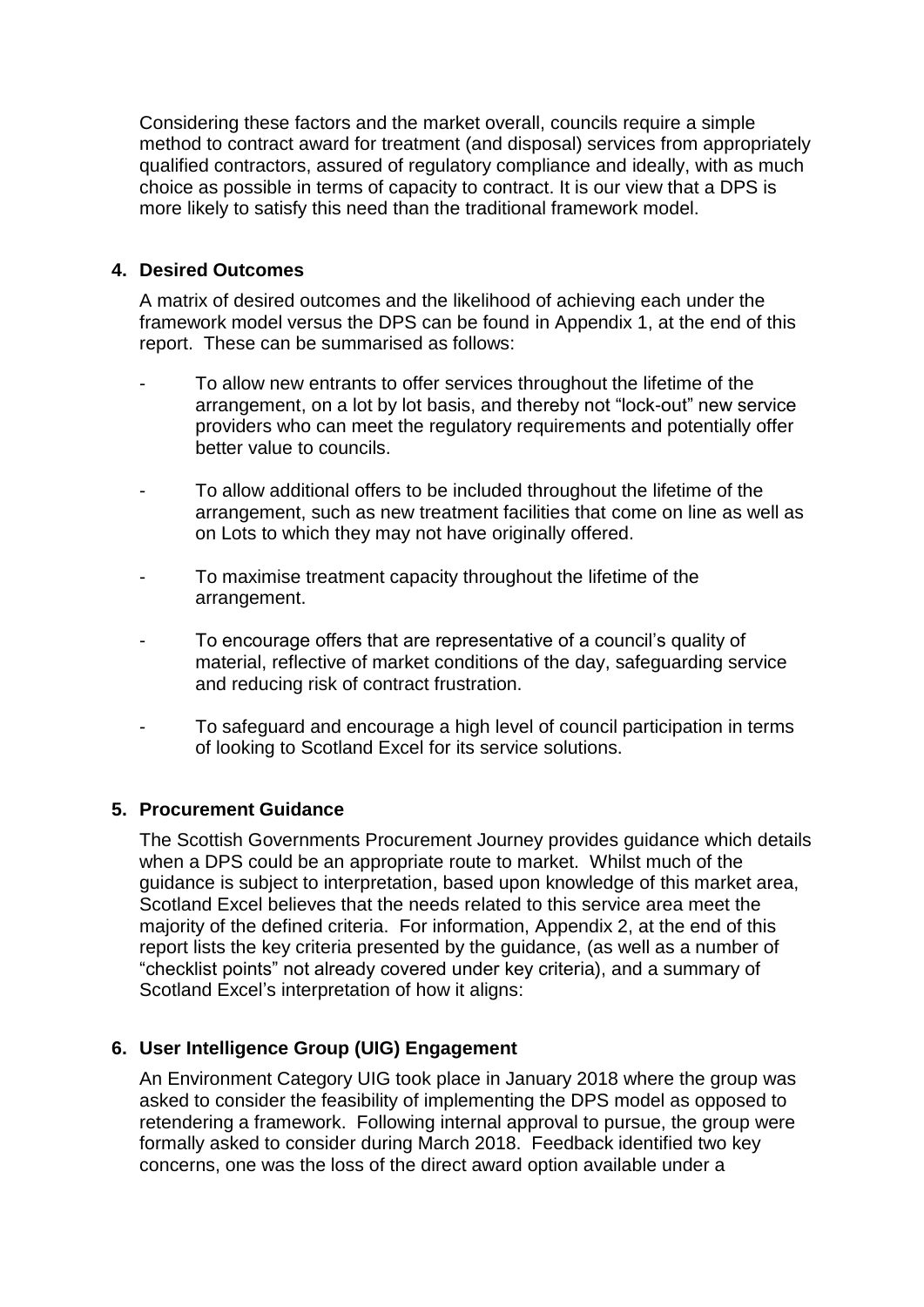framework model and the second related to the increased level of input from individual councils compared with the framework direct award/mini-competition process. These concerns will be mitigated with the provision of template documents that can be amended as required as well as ongoing mobilisation support, ensuring users are comfortable with the process involved.

In relation to participation and uptake of the DPS, the proposed scope and breadth of choice of treatment options and available technologies on an ongoing basis, (should the DPS attract the expected level of interest from service providers), would ensure a straight forward route to securing services and it is hoped, further compliment Scotland Excels suite of options that assist councils in delivering their waste related responsibilities.

### **7. Operating the DPS in Practice**

Under the DPS model, councils will be presented with a list of service providers, on a per Lot basis that have successfully passed the minimum qualification criteria, (capability to service, licensing, convictions, insurances and so on), confirming that they are capable of providing a service as defined within the Contract Notice. Councils will be able to tailor their own specifications, within clearly defined parameters as outlined within the Contract Notice. Submitted offers will then be evaluated by the council on both technical and commercial viability and the overall best value offer awarded.

Scotland Excel will provide template terms and conditions and a template evaluation methodology, that councils can opt to use, or tailor to their own operational need, allowing focus upon the areas that matter most to them, both in an operational sense, as well as areas such as community benefits and added value.

Awarding contracts under the DPS will ensure councils achieve bespoke pricing based upon their own material content and quality as well as individual operational requirements. Decisions relating to price variations, changes to terms and conditions and service delivery would be made directly by councils, allowing much greater control. Licensing, insurances and other associated documentation it is anticipated will be held, monitored and updated by Scotland Excel centrally and made available for councils.

In relation to new entrants during the lifetime of the DPS, approval will be the responsibility of Scotland Excel. Potential new entrants will notify their intent and following completion of the Qualification Document, will be notified by Scotland Excel of their success or failure, after which, if successful, will become available for councils to utilise, further stimulating competition among providers.

#### **8. Next Steps**

Following strategy approval at Contract Steering Group, the dynamic purchasing system will be advertised by formal notice to the market by late August 2018, closing late September 2018, inviting interested service providers to complete a qualification process, that if successful in passing, will allow them to be named as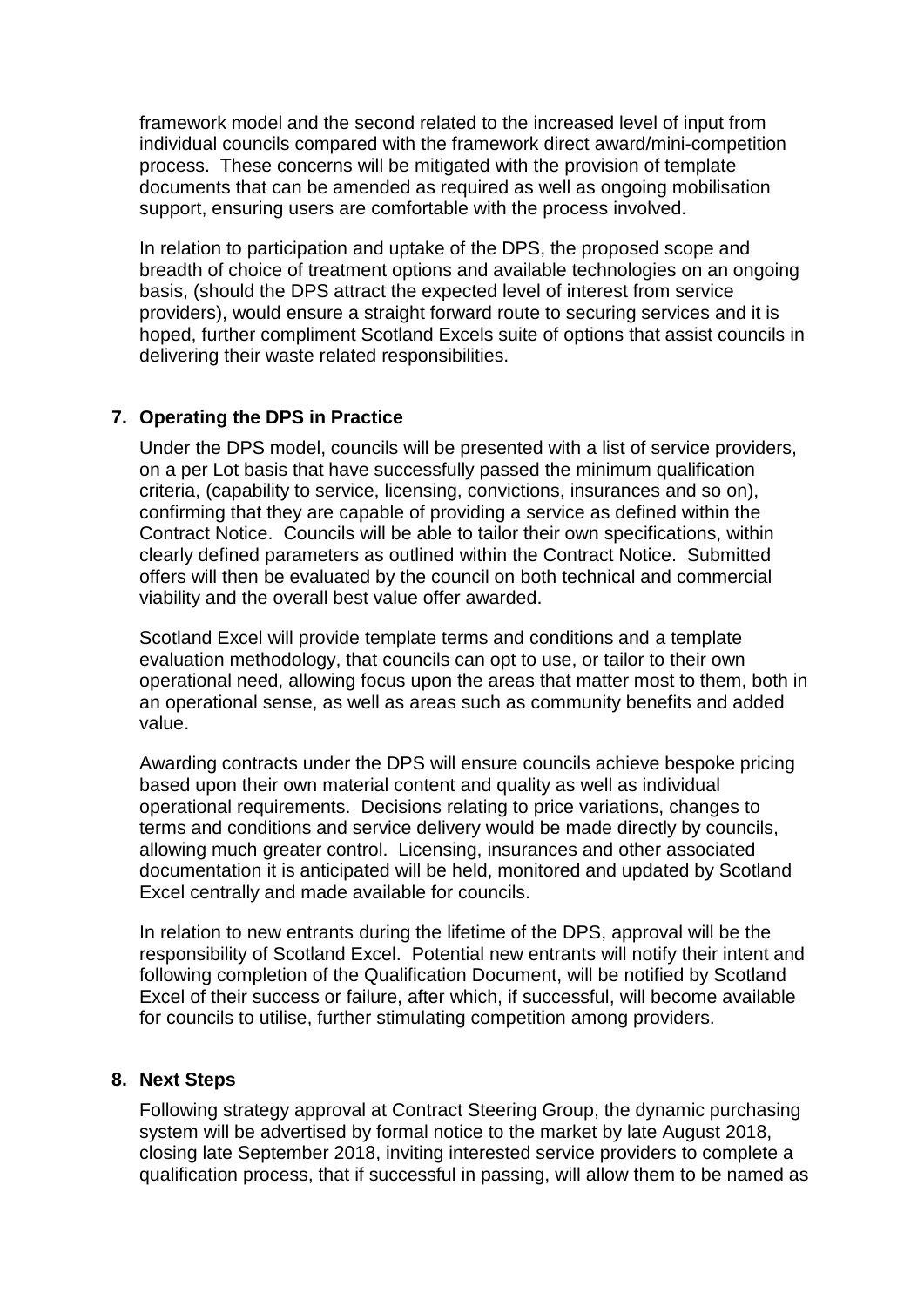approved providers on the relevant Lot(s) that they have bid. Following notification to successful bidders, the DPS will be made available for councils to conduct award processes and put in place compliant contracts relevant to their needs.

#### **9.** S**ummary**

The introduction of a Dynamic Purchasing System is a first for Scotland Excel as an organisation and provides an alternative to a framework model that in relation to this particular service area, offers a number of key benefits that will help councils meet their operational service needs within a landscape of policy change and market uncertainty. Scotland Excel notes that whilst we believe this route to be compliant and appropriate to implement, it is new to Scotland Excel and as such, attention to detail in order to ensure the process is followed correctly is essential in order to mitigate any risk associated with the introduction of a new process/route to market. As Scotland's leading procurement organisation for local authorities, we firmly believe that this particular contract area provides an opportunity to be at the forefront in terms of introducing a procurement tool that could offer benefits across the organisation's contract portfolio as a whole, whilst securing a service delivery option for councils that will be relatively easy to use and will cover need at a national level.

### **10.Recommendation**

The Executive Sub-Committee are requested to:

- a) Approve the use of the Dynamic Purchasing System procurement tool for the Treatment and Disposal of Recyclable and Residual Waste
- b) Note that a report will be submitted to a future meeting of the executive Sub-Committee on progress with the tender to set up the Dynamic Purchasing System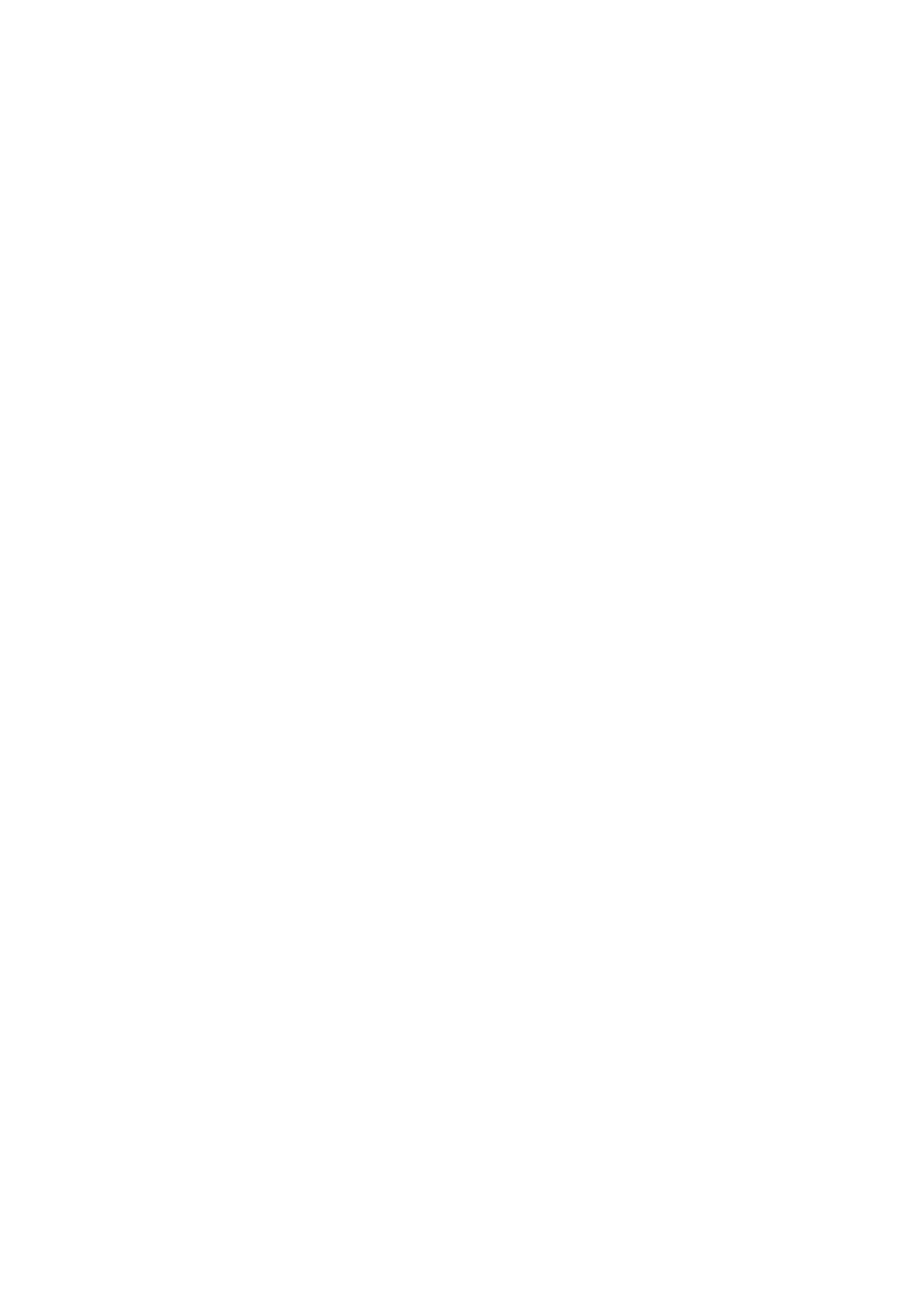# **Appendix 1 - Desired Outcome Matrix**

| <b>Desired Outcome</b>                        | Achievable under current framework model           | Achievable with changes to the framework model     | Achievable under Dynamnic Purchasing System        |
|-----------------------------------------------|----------------------------------------------------|----------------------------------------------------|----------------------------------------------------|
| Ability to allow new entrants to offer        | No. Only those bidders successfully awarded at     | No. Only those bidders successfully awarded at     | Yes. Under a DPS new entrants are permissible,     |
| services throughout the lifetime of the       | time of tender can service the framework           | time of tender can service the framework           | subject to passing the necessary qualification     |
| arrangement, thereby not discluding           | througout its lifetime.                            | througout its lifetime.                            | requirements.                                      |
| providers who can meet the regulatory         |                                                    |                                                    |                                                    |
| requirements and potentially offer best       |                                                    |                                                    |                                                    |
| value to councils.                            |                                                    |                                                    |                                                    |
| Ability to allow new/addtional offers (eg:    | No. Although potentially possible, additonal       | Yes. If structured appropriately, the ability to   | Yes. Under a DPS new offers, for new facilities or |
| new facilites).                               | offers have proven difficult to accept/award.      | accept additonal offers may become more            | otherwise could be accepted at point of award      |
|                                               |                                                    | feasible. However, new offers would be limited to  | subject to passing necessary qualifications        |
|                                               |                                                    | awarded providers.                                 | requirements.                                      |
| Ability to allow providers to submit new      | No. Bidders are only allowed to offer on Lot(s) to | No. Bidders are only allowed to offer on Lot(s) to | Yes. Under a DPS, bidders would be able to         |
| offers across Lots, (as opposed to being tied | which they were awarded for the duration of the    | which they were awarded for the duration of the    | submit offers under whichever Lot they wished      |
| to the original Lot(s) bid on).               | framework lifetime.                                | framework lifetime.                                | (subject to approval/passing required              |
|                                               |                                                    |                                                    | qualification.                                     |
| Maximise capacity.                            | Unlikely, unless a significant number of bidders   | Unlikely, unless a significant number of bidders   | Yes. As new entrants/new offers would be able to   |
|                                               | were successfully awarded. Risk would be that      | were successfully awarded. Risk would be that      | be submitted as an option to councils at any       |
|                                               | either they choose not to bid or are deemed        | either they choose not to bid or are deemed        | point.                                             |
|                                               | uncompetitive at this time and fail to be          | uncompetitive at this time and fail to be          |                                                    |
|                                               | awarded. New entrants would not be permitted.      | awarded. New entrants would not be permitted.      |                                                    |
| Safeguard Council Participation.              | Unlikely. Unless the majority of the market bids   | Unlikely. Unless the majority of the market bids   | Likely. The scope of providers available/ability   |
|                                               | and are successfully awarded, choice will be       | and are successfully awarded, choice will be       | for new entrants etc should reduce options         |
|                                               | limited and options will remain outwith the        | limited and options will remain outwith the        | outwith Scotland Excel, except in cases where      |
|                                               | framework itself.                                  | framework itself.                                  | providers opt not to make themselves available     |
|                                               |                                                    |                                                    | via the DPS.                                       |